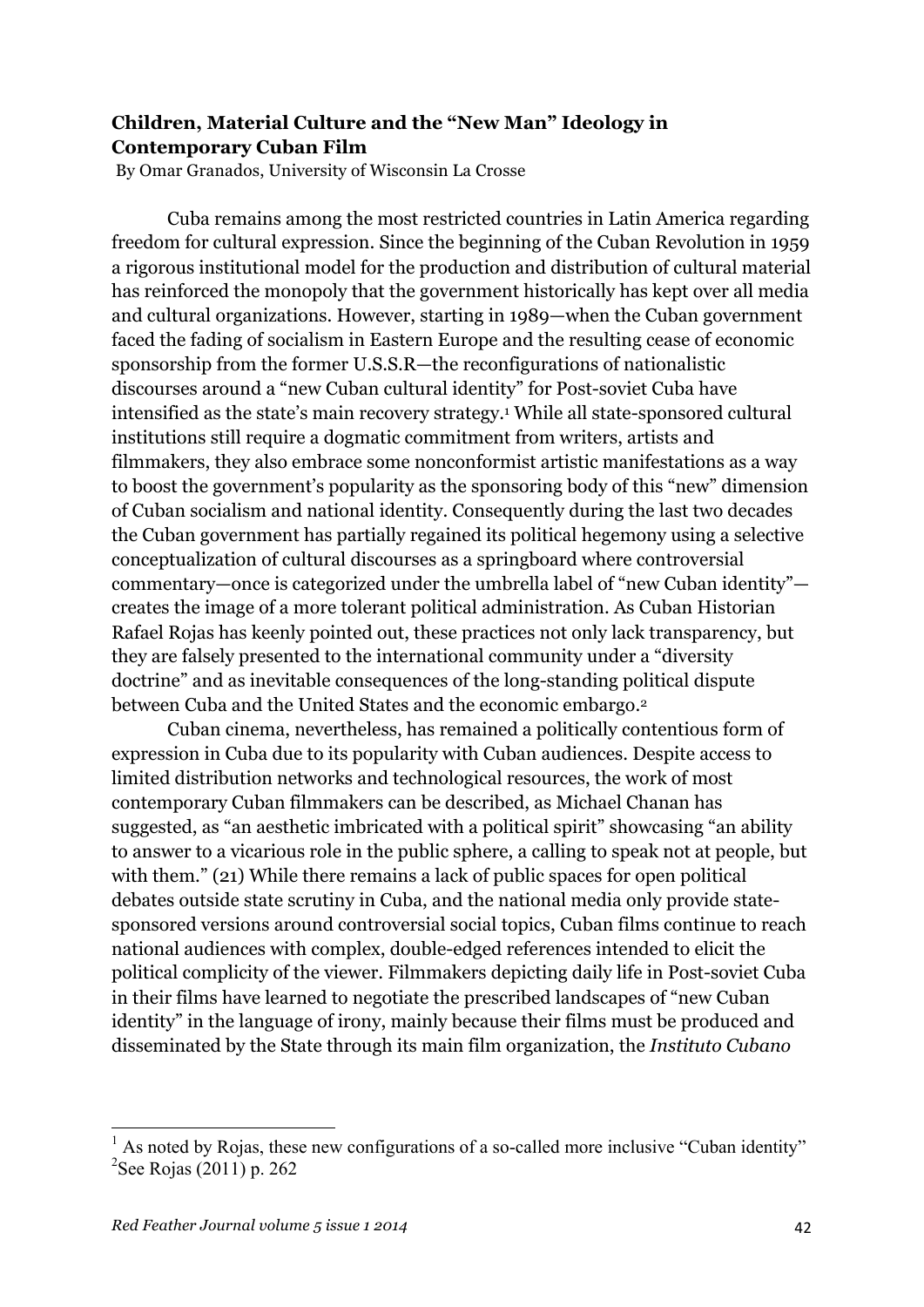*de Arte e Industria Cinematográfica* (ICAIC).3 However, Cuban films validate their political agency by appealing to a popular discursive platform in which alternative readings or parody of government discourses on memory, diaspora, gender, race, and class serve to contest the positioning of the State over national identity.4

Coinciding with the transition of power between Fidel Castro and his brother Raúl Castro in 2006, the recurrence of children and adolescents in protagonist roles has become an acute catalyst to this subtle political dialogue between Cuban filmmakers and their audiences. Critics such as Rosana Díaz-Zambrana, for example, have pointed out the transgressive vision of the successful *Viva Cuba* (2005) through its use of child actors.5 As the story of two Cuban children from different social classes, who run away from their homes in an effort to escape their parents' ideologies, *Viva Cuba* served as a metaphor for the separation between the old ways of the state (represented in the film by the adult world), and younger generations of Cubans (portrayed by the emancipation and emotional development of the children). *Viva Cuba* was the first Cuban film to present such a formula using boys and girls as actors, which would be followed by a number of childhood and adolescence films in which the tropes of a dissimilar Cuba have emerged. Some films such as *La edad de la peseta* (2006) and *Martí: El ojo del canario* (2009), have contrasted the formulaic solemnity of history books; while other features such as *Pablo* (2012), and the short film *Camionero* (2012) have exposed social phenomena like domestic violence and sexual abuse pertaining to youth and childhood which the official Cuban media outlets ignore. Similarly, the films *Y sin embargo* (2012) and *Conducta* (2013) have focused their political commentary on Cuba's decayed educational system. Such proliferation of narratives focusing on the themes of childhood and youth is a valid indicator of a discursive shift on Cuban post-revolutionary cinema, which denotes a clear intention to criticize the failure of the state's early indoctrinating discourse on childhood, youth and socialism.

Children and adolescents in Cuban film—as Carolina Rocha and Georgia Seminet already have noted for other recent Latin American cinemas—are no longer

 <sup>3</sup> As Anne Marie Stock explains in *On Location in Cuba* (2009)—her account of the entrepreneurial approaches of Cuban audiovisual artists—even directors who had gone completely independent have returned to ICAIC's infrastructure and distribution network looking to reach larger audiences (280).

<sup>4</sup> The recent horror spoof *Juan de los muertos* (2011), for instance, told the story of group of Havana slackers who face an apocalypse by zombies, whom the Cuban government claims are dissidents revolting against the state. Among the many humorous themes of the film, the protagonist, Juan, opens an agency that profits from the customers who want to exterminate "loved ones" who have been turned into zombies. Juan receives a call, apparently from the government, which he rejects, explaining that it is impossible for him kill "that one zombie" (Fidel Castro). *Juan de los muertos* nevertheless was widely shown in Cuban theaters and received the 2013 Goya Award for Best Iberoamerican production.

 $<sup>5</sup>$  See "Roads to Emancipation: Sentimental Education in Viva Cuba" in: Rocha, Carolina,</sup> and Georgia Seminet. *Representing History, Class, and Gender in Spain and Latin America: Children and Adolescents in Film*. New York: Palgrave Macmillan, 2012 (171-185)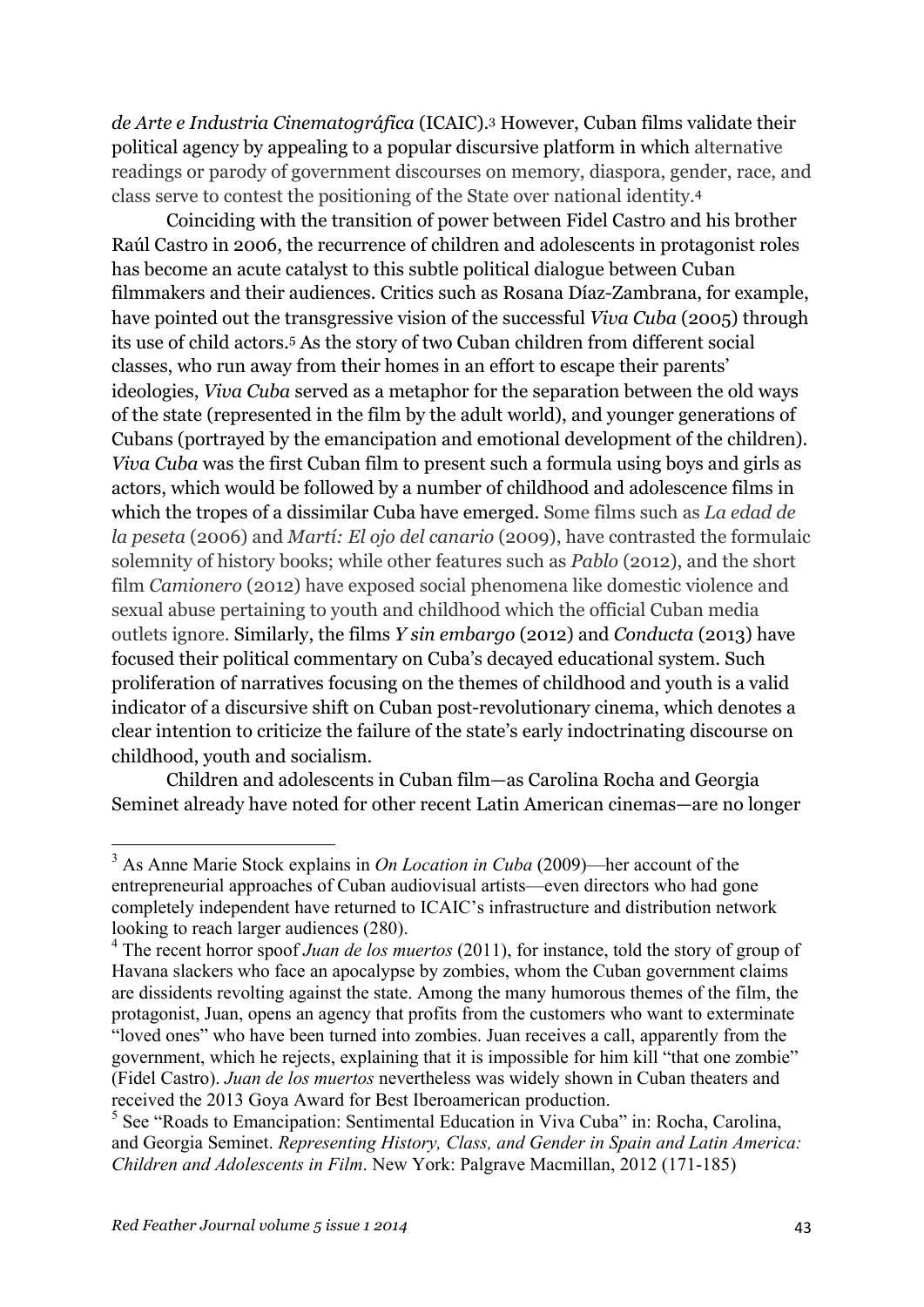seen as social minorities, but rather they call attention to problems in the adult sector of society. <sup>6</sup> In the Cuban context, however, the focalization of young actors gains a particularly political connotation, as youth and childhood historically have been part of a political agenda that historically has aligned their social development with the success of Cuban socialism. In this regard, Ernesto Guevara's concept of the "New Man" introduced in his 1965 seminal text *El socialismo y el hombre en Cuba*  has been the most widely disseminated identity archetype among younger generations to the present. Guevara's notion asserted that a young subject born into the Cuban Revolution was responsible for the realization of the sociopolitical and economic goals of socialism as he or she was being educated. Moreover, as revolutionary Cuba was being defined in contrast to capitalist societies (and especially the imperialistic model presented by the United States), the sociocultural development of those younger Cubans was centrally linked to their required rejection of commodity and the rules of consumer society. Indeed, the "New Man" ideology underscored that the construction of socialism required the sacrifice of personal interests for a communal project, and that only moral recognition should come before any other form of material compensation.

In this essay, I will focus on childhood and youth narratives in Cuban film specifically looking at their depiction of children's interaction with consumerism and material culture, the latter being a sociocultural notion for the study of Post-soviet that has emerged recently. <sup>7</sup> With this goal, I first examine the identity archetype of the "New Man" forged and promoted by Cuban cultural authorities for Cuban children through the visual discourse of animated films made after Guevara's text appeared in 1965, and how the "New Man" archetype linked the sociocultural development of the young subject to his rejection of commodity. I turn to Guevara's notion to show how this ideology was disseminated by the state, operating— among other narratives— in the popular animated series *Elpidio Valdés*, the adventures of a *mambi* fighter against the Spanish colonization armies during nineteenth-century Cuba, created in 1970 by cartoonist and filmmaker Juan Padrón. I then move to the

 $6$  Indeed, the Cuban case can be observed through the critical lens offered by Georgia Seminet and Carolina Rocha who have studied films featuring children and adolescents made in Latin American and Spain during the last two decades. In these films, young actors as the center of focus allow the camera to create the ideology that the directors seek to disseminate among adult sectors of society by either following the actions of a young protagonist (focalized) or framing what the viewer will see from the young protagonist's perspective (focalizer). See: Rocha, Carolina, and Georgia Seminet. *Representing History, Class, and Gender in Spain and Latin America: Children and Adolescents in Film*. New York: Palgrave Macmillan, 2012.

<sup>7</sup> My thanks to María Cabrera Arús, author of the blog *Cuba Material* and a forthcoming dissertation on Cuban material culture, for facilitating the manuscript of her text "Cuban Material Culture: Modernity, Utopia, Socialism," from which my analysis benefits greatly. Arús defines the study of material culture as the "understanding the effects of the reciprocal action between, on the one hand, society, a collective of human beings, and, on the other hand, the non-human environment in which this collective exists."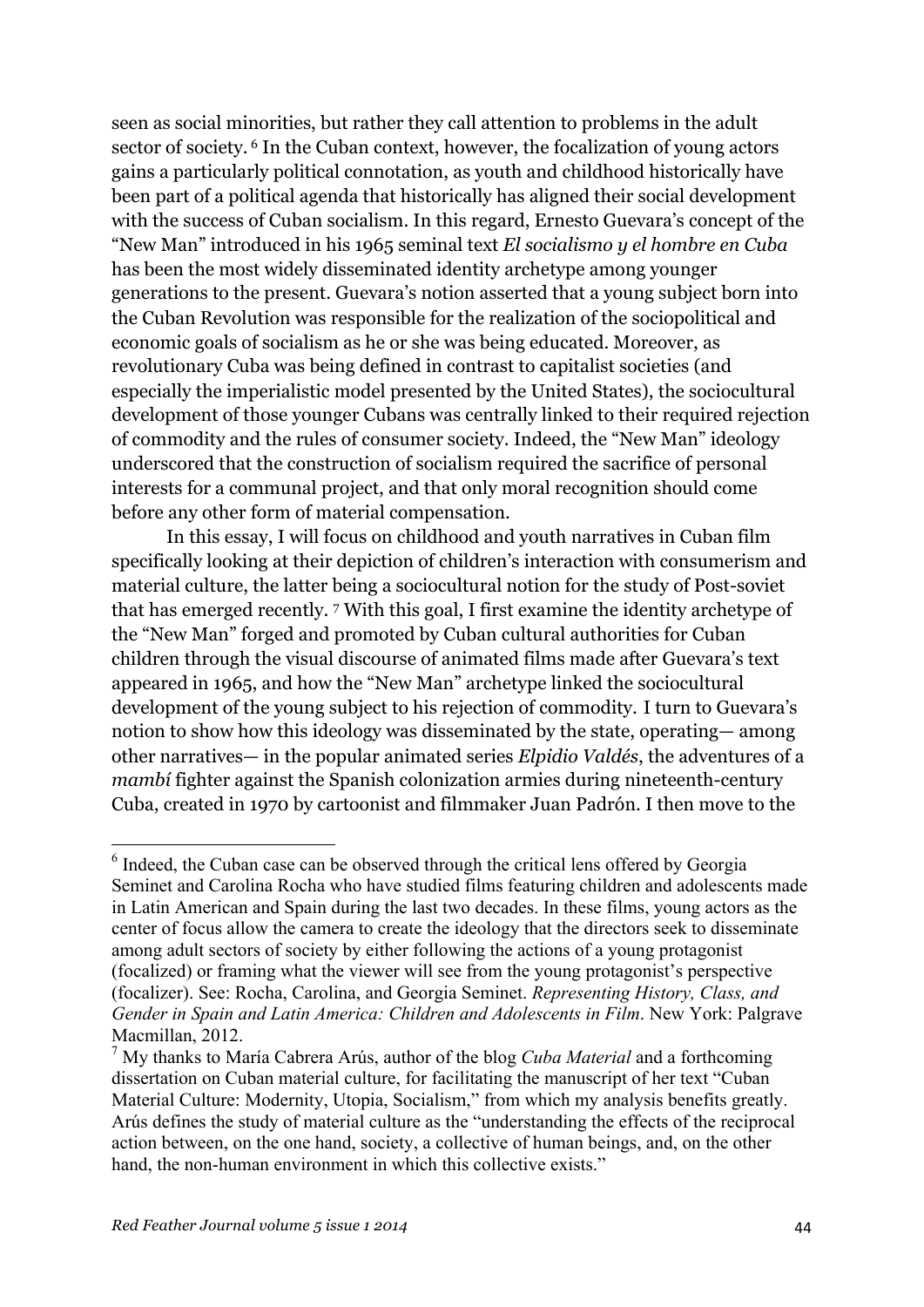work of Ian Padrón (who I choose with a glimpse of irony, as he is the son of Juan Padrón, creator of *Elpidio Valdés*) in his most recent film *Habanastation* (2011), the story of Carlos and Mayito, two Cuban children and their videogame console in present-day Havana. I offer this contrasting comparison between these films by Juan Padrón and Ian Padrón in order to show the generational, ideological, and aesthetic transformations that have occurred in contemporary Cuban cinema concerned with the tropes of childhood and youth regarding consumer and material culture. These transformations, as my readings of *Elpidio Valdés* and *Habanastation* will set forward, describe how contemporary Cuban cinema has exposed and criticized the role of the Cuban government as it has entered an economic liberalization, abandoning the original values associated with Cuban socialism historically predicated to Cuban children and adolescents.

## **Running with Machetes**

Since its initial conception in 1965, Guevara's utopian "New Man" ideology was central to the conception and indoctrination of a pedagogical prototype that targeted specifically younger generations. For Guevara, who between 1961 and 1964 served as Cuba's Ministry of Industries and in November 1959 had introduced to Cuban society the concept of "trabajo voluntario" (unpaid voluntary work), the "New Man" was a devoted developer of new technology under socialism:

In this period of the building of socialism we can see the new man being born. His image is not yet completely finished—it never could be—since the process goes forward hand in hand with the development of new economic forms. For a long time man has been trying to free himself from alienation through culture and art. The resulting theory will, no doubt, put great stress on the two pillars of the construction of socialism: the education of the new man and the development of technology. <sup>8</sup>

The residue of the social system that had prevailed in Cuba before 1959, which had been oriented towards market relationships, jeopardized the utopian society that Guevara envisioned. Because the role of younger generations in the development of socialism and their desire for consumption were seen as conflicting opposites, the revolutionary government regulated access to material goods, media and technological sophistication from most capitalist countries. As Guevara saw it in his text: "The commodity is the economic cell of capitalist society; so long as it exists its

<sup>&</sup>lt;sup>8</sup> See Guevara. All translations into English are my own. The use of the masculine pronoun form "his" to refer to the "New Man" ideology in this paper is solely stylistic. It is important to note that this ideology was also promoted among young women. As noted by Ana Serra in her book *The New Man in Cuba* (2007), feminine role models of the "New Woman" as the female worker integrated into the revolutionary economic agenda were promoted by the *Federación de Mujeres Cubanas* (FMC). (25)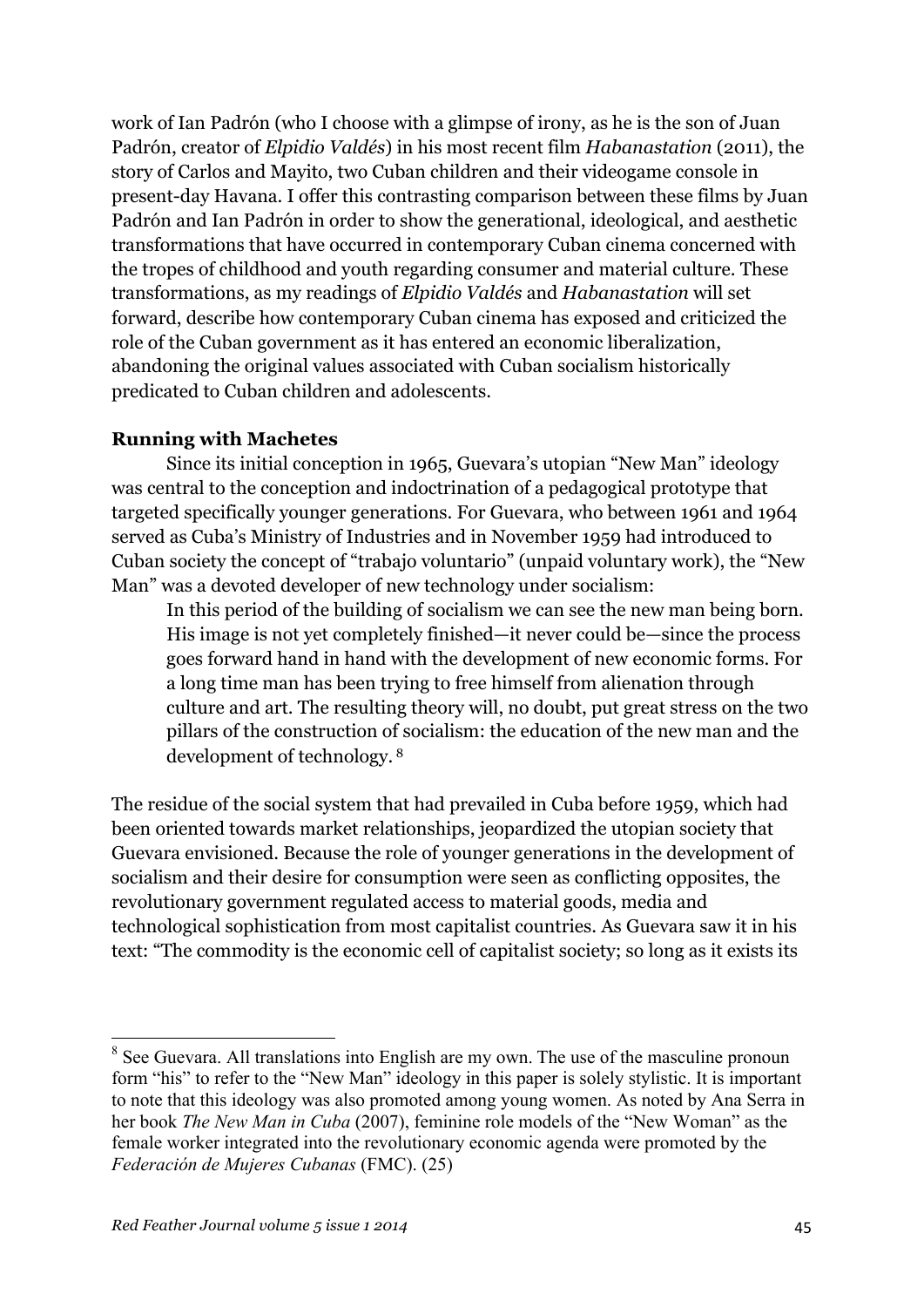effects will make themselves felt in the organization of production and, consequently, in consciousness." <sup>9</sup>

For decades to follow, capitalist merchandise was almost non-existent and heavily critiqued as vicious propaganda, with the state as the unique mediator between consumer goods and Cuban citizens. Correspondingly, the revolution of 1959 presented itself as the ultimate modernizing process and was defined by its opposition to the modernity represented by the United States. As María Cabrera Arús acutely describes it:

The products that heralded modern socialist material culture were not advertised, advertising being banned and marketing agencies nationalized in the early-1960s. They were not periodically re-styled either, to stimulate consumption. Competition between brands did not exist, and prices were not assessed according to the capitalist criterion of maximizing profits. They spoke the language of functionality, yet they lacked other attributes traditionally associated with modernity like luxury, pleasure, packaging, distinction, and differentiation. They, moreover, catered to the domestic sphere, having a low public impact. Because of all these features, as well as because of the limited offer of goods available, socialist modernity was an austere, discreet, and I would say incomplete, modernity.10

The New Man' own technological ingenuity and his sacrificial spirit were intended to make up for what Arús describes here as socialist Cuba's "incomplete modernity." As a result, the "New Man" utopia continued to evolve into dominant conceptualizations of identity for children, mostly through the cult to Guevara's figure, as well as among the tropes found in cultural and political discourses. For example, in her clever analysis of the "New Man" ideology as ironically represented in the classic Cuban film *La muerte de un burócrata* (1966), Ariana Hernández-Reguant underlines how the encouragement of "inventiveness under dire circumstances" was the basis of the state's most utopian formulations (205). And, in 1968, the same year Guevara was killed in Bolivia, Fidel Castro suggested to the *Organización de Pioneros Jose Martí* that they should change their slogan from "*¡Pioneros siempre listos!*" (Students always ready!) to *"¡Pioneros por el comunismo, seremos como el Ché!*" (Students for communism, we will be like Ché!)

The "New Man" ideology became a prevailing component of films made for children as American films and animated cartoons were not shown in Cuba. In 1971, Cuban filmmakers working for ICAIC were instructed to produce audiovisual material that could appeal to younger audiences, and to increase the production of animated films of high ideological and historical content.11 *Una Aventura de Elpidio* 

<sup>&</sup>lt;sup>9</sup> See Guevara.

<sup>&</sup>lt;sup>10</sup>See Arús.

<sup>&</sup>lt;sup>11</sup> See Mogno.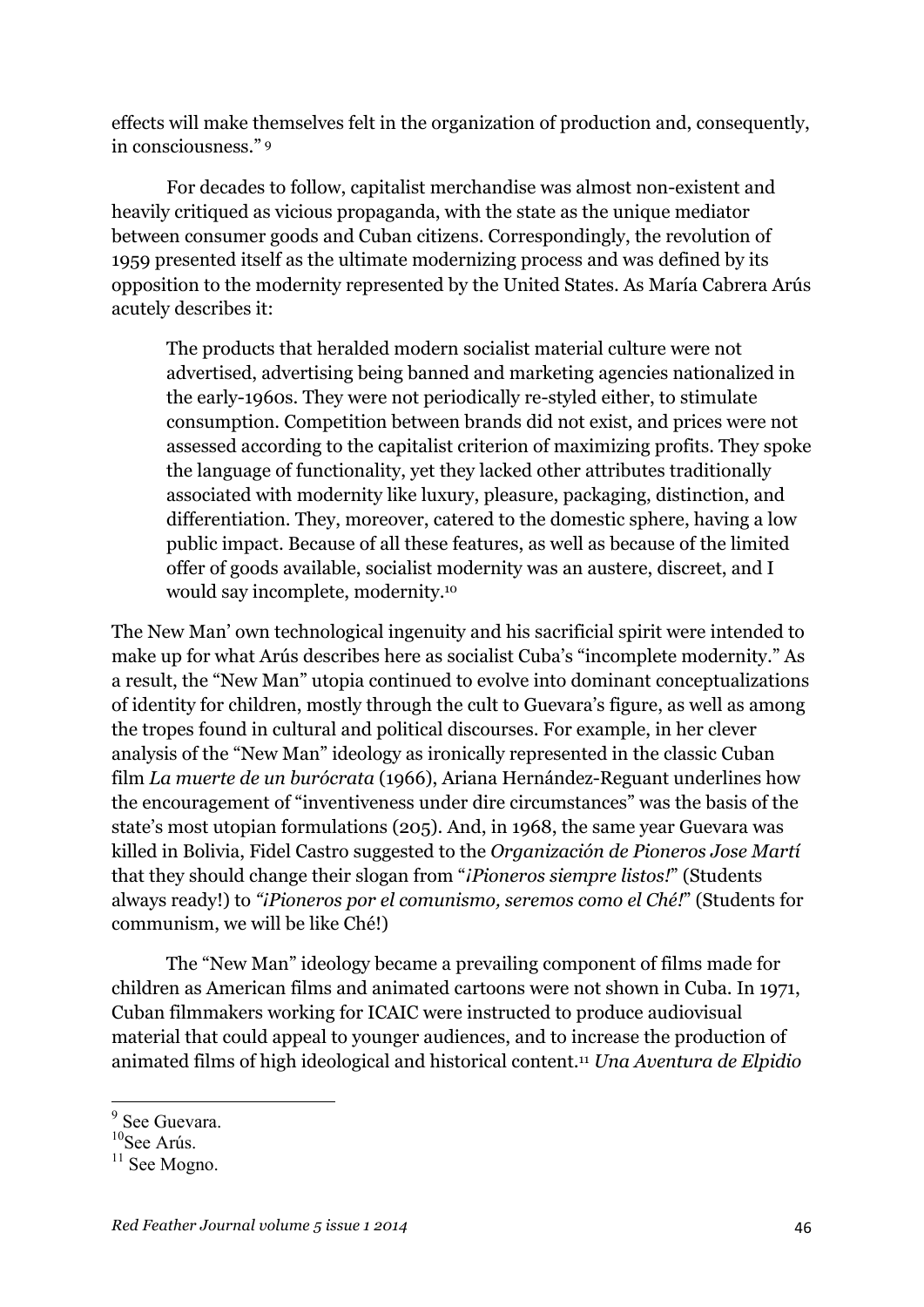*Valdés* (1971) was the short film that inaugurated the immensely popular series created by Juan Padrón and presented the character of Elpidio as a national icon. As Anne Marie Stock points out, Elpidio was the first character to really insert a truly Cuban folkloric culture into the ICAIC animation studios (117). He was a colonel of the liberation armies during the second war of independence against Spain (1895- 1898), and his physical appearance, amusing humor, and marked "Cuban Spanish" accent were modeled upon the stereotype of the Cuban countryman. Elpidio lived in the mountains with his girlfriend María Silvia; he loved black coffee, like a model Cuban, and fought with a machete that he had transformed from a working tool into a combat weapon. He embodied the archetypes of the young worker, the student, the farmer, and the soldier and all in one, in other words, a hero that confirmed the principles of socialism as a national ideology.

Between 1971 and 2003, twenty-five short films and three other full-length ones starring Elpidio and his troops were produced and repeatedly shown in theaters and broadcast on national television. As a character, Elpidio also encapsulated the New Man's technological ingenuity and sacrificial spirit, both deeply rooted in Cuban idiosyncrasy. Far from resembling any American superhero, Elpidio had no superpowers although he was gifted with a special talent to adapting to survive challenging situations through his resourcefulness and inventions. Elpidio's troops, for instance, could reconstruct old Spanish rifles to shoot nails and horseshoes (*Elpidio Valdés y el fusil,* 1979). Additionally, Elpidio's faithful collaborator, Oliverio Medina, could blow up a Spanish battleship with a "homemade nitroglycerin mortar." Oliverio the inventor also killed Spanish soldiers with his "cigar-pistol" and his "boomerang machete" both weapons he had created (*Elpidio Valdés contra dólar y cañón*, 1983). Elpidio had built his cannon out of leather strips (*Elpidio Valdés asalta el convoy*, 1976) and had designed a homemade floating torpedo (*Elpidio Valdés contra la cañonera*, 1980). His methods, like those of the "New Man," underscored— to borrow Hernández-Reguant's phrase—"inventiveness under dire circumstances," as he defeated the far superior Spanish armies by throwing beehives at them (*Elpidio Valdés y los inventores*, 1992); derailed heavily armed trains with banana peels (*Elpidio Valdés contra el tren militar*, 1974) or escaped the New York police by nauseating them with tobacco smoke (*Elpidio Valdés contra la policía de Nueva York*, 1976). In any case, Elpidio's light-hearted approach to danger was rooted in "choteo," or Cuban popular mockery, and was always derogative of foreign culture (as represented by the Spanish and the North American characters in the series), serving him as another weapon to delegitimize anything that excluded a Cuban nationalistic character.

Justo Planas has pointed out Elpidio's mythical characteristics that, as Planas suggests, make him "un facilitador de informaciones y fechas memorables, y sus acciones dramáticas se disuelven en el espíritu pedagógico" (a facilitator of information and memorable dates whose dramatic action is embedded with a pedagogical spirit). (50) However, in the myth of Elpidio, the hero existed in a nonlinear temporality of historical events where the wars of independence against Spain and the Cuban revolution of 1959 (and its subsequent socialist system) had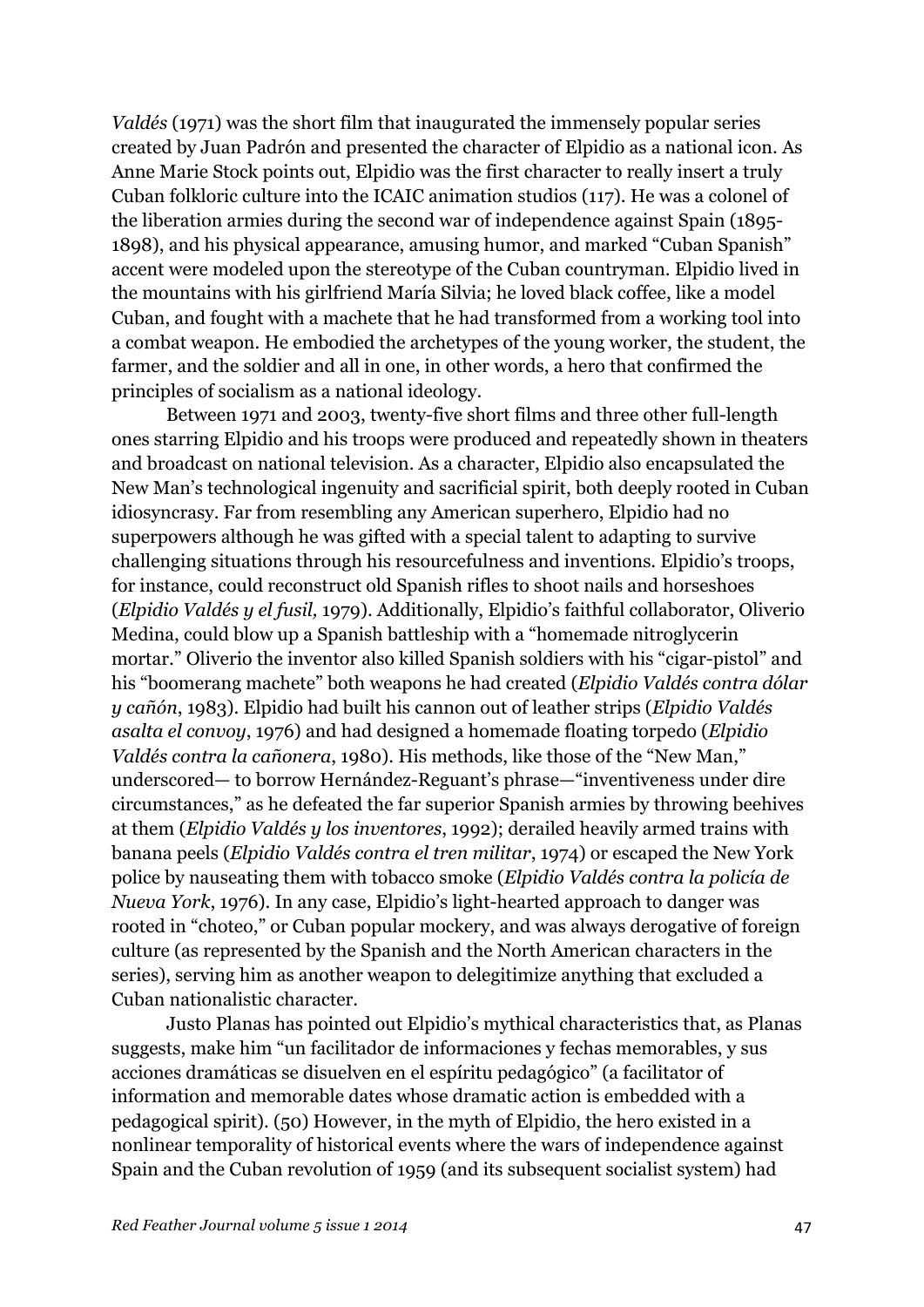been merged. The work of Roland Barthes in *Mythologies* (1971) reminds us that mythical discourses feed off altered historical concepts imposing a belief precisely through the use of repeated stereotyped images (121-125). The most telling example is the short *Elpidio Valdés contra el tren militar,* in which Elpidio derails an armed train that was reinforcing the Spanish military. This particular short film alluded to the historic battle of Santa Clara in 1958 when Ernesto Guevara had achieved a decisive victory, leading to the revolutionary triumph of 1959, by derailing an armed train that was bringing reinforcements to General Fulgencio Batista's soldiers. The *Elpidio Valdés* series included many other historical episodes that supposedly were set in the last decade of the nineteenth century in Cuba but were intentionally inscribed upon social phenomena of the contemporary revolutionary period. These short films mirrored events such as the infiltration of Cuban State Security agents into the CIA when Elpidio pretended to have amnesia and fight for the Spanish side once he had been captured (*Elpidio Valdés ¡Capturado!*, 1988) and socialist Cuba's early experiences with foreign capital investment and tourism when for the first time, the Colonel is forced to receive an expeditionary solidarity mission which helps the Cuban struggle for independence (*Elpidio Valdés ataca a Jutía Dulce*, 1988).

It was also the voice of Elpidio that narrated the political act most symbolically linked to Cuban childhood for the past fifty years: the welcome ceremony of Elián González upon his return to Cuba in June 2000, an event broadcast live on national television. Elpidio, as Juan Orlando Pérez notes, had played a key role in the sevenmonth long propaganda battle between Cuba and the Republican right-wing in Miami.12 The Cuban government sent a poster and a letter signed by Elpidio Valdés to his dear "Capitán Elián" kept in Miami, a duplicated and framed copy of which each elementary school in Cuba also received. The letter, which was published in the official newspaper *Granma* on February 12, 2000, related Elpidio's anger when he had seen Elián dressed as Batman and wrapped in the United States flag, as well as the Colonel's plans to charge with his machete against Elian's captors. Elpidio also was a prominent presence in children's everyday life in school parades and plays, and in urban imagery like parks; recreational areas and even daycare centers in Havana and other Cuban cities were named and decorated after the character. Cuban children, in other words, had unlimited access to the myth of Elpidio, and were incited to imitate, through roleplaying, Elpidio's inventiveness, his sacrifices and his anti-imperialistic feelings.

## *Habanastation***'s "New Man"**

In an interview with Ian Padrón published by the Cuban cultural magazine *La Jiribilla*, the director described *Habanastation* as partly autobiographical of his experience growing up in Cuba. Ian Padrón also explained that his film looked to replace the role that animation had in previous years by allowing children to participate in the construction of their own visual images.13 As Seminet and Rocha

<sup>&</sup>lt;sup>12</sup> See Pérez.

<sup>&</sup>lt;sup>13</sup> See Polanco.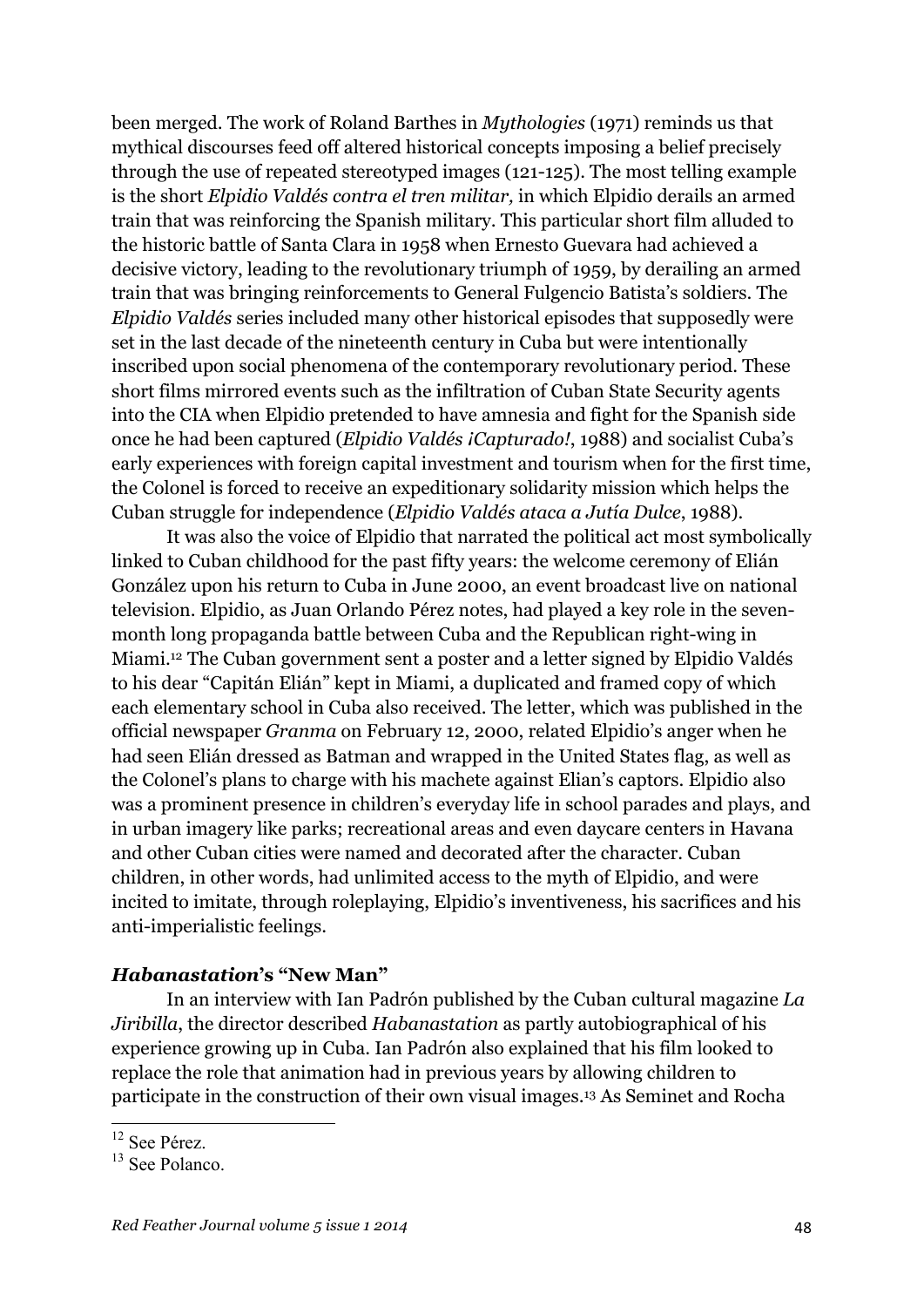also have noted, autobiographical narratives are common among young Latin American directors, who allow young actors to channel the directors' childhood experiences during the intensification of globalization and neoliberal rules in Latin American in the last decades (13-15). Although Cuba's encounter with globalization and neoliberalism is still discussed as an exception, for Ian Padrón (born in 1976), a similar experience can be found into what Esther Whitfield described in her book *Cuban Currency* (2008) as the evolution of Cuban aesthetics into representational tropes for commercial processes, as artists and writers were forced to interact with new foreign markets after the demise of the former U.S.S.R. According to Whitfield, most authors of the 1990's and early 2000's explored their economic, aesthetic and creative interests, but simultaneously placed the consumption of their books to the center of their narratives, mainly as a parody to the commercial processes to which Cuban cultural production was been exposed to by both the international market and by the state.  $(22)^{14}$ 

In this regard, *Habanastation* is a film that illustrates the ways in which the state cultural institutions have manipulated cultural discourses with political purposes in Cuba. *Habanastation*, I would argue, was disseminated as the instructional manual that could convey to the masses the notion of the revolutionary ideological power reframed within a neoliberal angle, and, therefore, could help to mitigate the negative effects of material culture and the divisiveness it can produce. Featuring a young cast chosen from members of the widely popular *La Colmenita* children's theater company—numbering over 12,000 young actors across the island and highly favored by ICAIC—*Habanastation* was extremely well received by the official press, which called it "a resurgence of the best emotions absent from most recent films exhibited which have depressed our audiences." <sup>15</sup> Most official critics celebrated the film's emotional portrayal of childhood in the last socialist frontier of Latin America, where the dignity of poverty and the triumph of the values inculcated by a socialist society could override the power of capitalist consumption. However, according to the ways in which *Habanastation* was presented to Cuban audiences, Guevara's ideal of the socialist role of younger generations was no longer exclusive of their desire for consumption and foreign material goods. Rather, the "New Man" could now access and enjoy consumer goods.

*Habanastation* tells the story of Carlos and Mayito, two twelve-year-old boys from different social classes who find themselves immersed in an adventure away from adult supervision. Reminiscent as well of Mark Twain's 1882 classic *The Prince and the Pauper*, *Habanastation*'s focus on the children's access to consumption of goods is central to the narrative. The film takes its title precisely from the play of words formed by *Habana* and *PlayStation* and emphasizes Carlos's and Mayito's very different social realities. Although the two boys attend the same public school, Carlos's father is in prison, so he lives with his grandmother in the Havana slums of

<sup>&</sup>lt;sup>14</sup> "Special Period fiction" was the term Whitfield coined specifically for Cuban literature of the late 1990's and early 2000's which, in my view, can be applied productively to the analysis of film narratives as well.

 $15$  See Armas.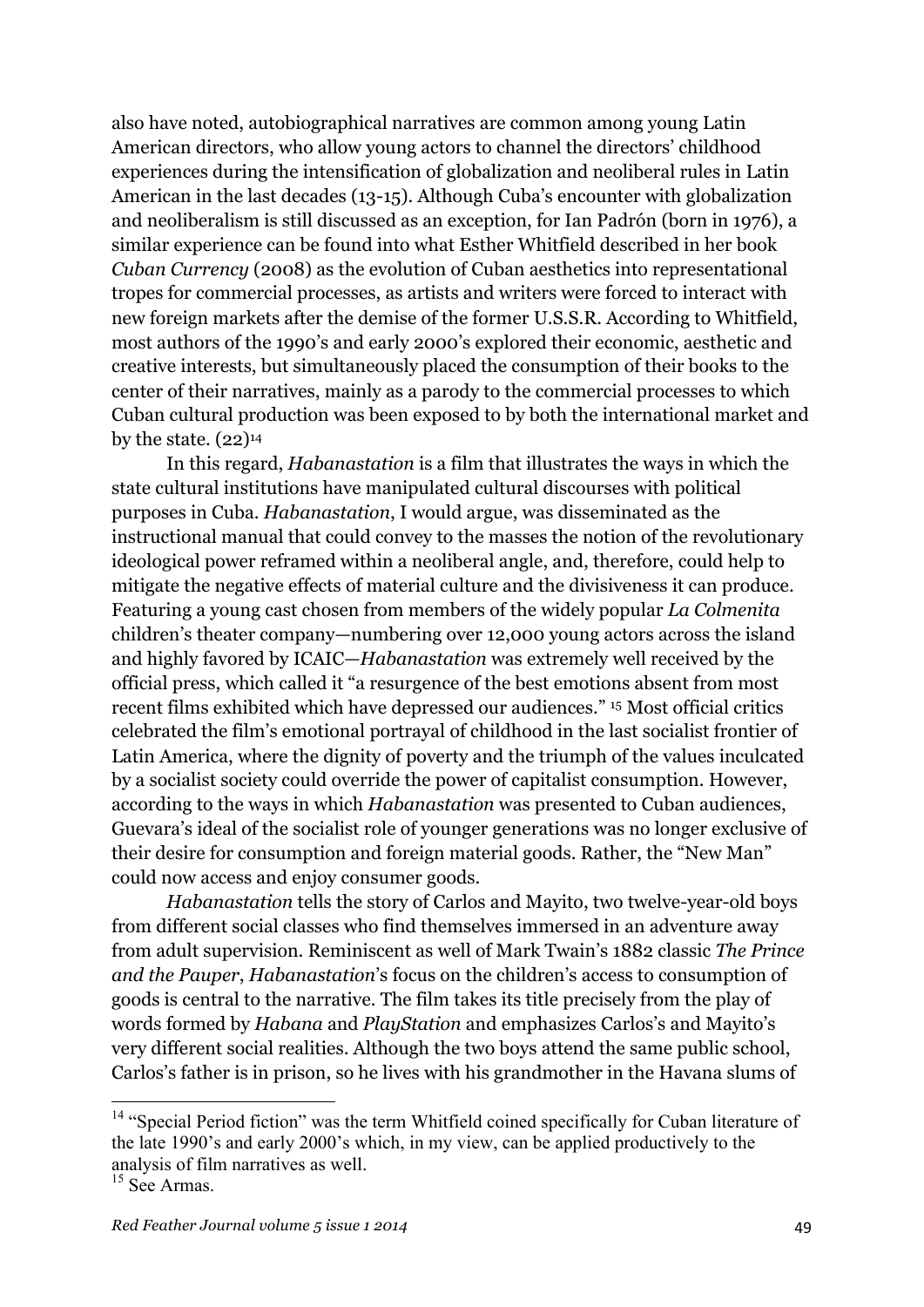La Tinta where Afro-Cuban religious faith, gang violence, and the black market rule life. Mayito, on the other hand, is the son of a successful jazz musician living with his overbearing mother in the comfortable bubble of their upscale Miramar neighborhood. However, more relevant than the evident contrast among social classes (already documented in most Cuban cultural production of the 1990s), *Habanastation* stands out as the first Cuban film featuring children (and made for young audiences) which openly acknowledges the affective impact of objects representing consumption on younger generations of Cubans.

In the plot, a series of accidental events articulates a counterpoint of mutual recognition between Carlos and Mayito, and a *PlayStation 3* videogame console becomes the pretext to trigger action. Mayito has taken the console out of the house without his mother's consent, only to end up lost in La Tinta, the marginal neighborhood where Carlos lives. Carlos then agrees to help Mayito survive the day in exchange for some playtime with the *PlayStation 3*, a toy Carlos has never seen before. But when the console burns out a microchip, the two children find themselves having to work, trade, and negotiate in different ways in the semi-underground economy of La Tinta in order to pay for the repairs before Mayito's parents find out. As the story develops, Mayito will discover the harsh realities beyond his Miramar mansion while Carlos will gain the civility and life philosophy he has never had to practice in La Tinta. The two boys, as expected, become best friends in what appears to be a sentimental elegy to the purity of childhood and friendship. During the final moments of the film, before his return to Miramar, Mayito decides he will gift his *PlayStation 3* to Carlos.

This ending to *Habanastation* provided certain relief to the state's problematic acknowledgement of materialistic differences as the root of recent and inexorable social conflicts in Cuba. As suggested by the Cuban official press, friendship and the dignity of poverty in a socialist society (as represented by Carlos's gesture and other honorable neighbors of La Tinta) could coexist with the power of money and capitalist consumption.16 However, the idea of Cuban childhood as the idyllic path back to the utopian place where poverty recovers its ideological nobility must be contested from a much larger context, that of the ongoing political apathy of younger Cuban generations and the decrease of moral authority in educational and governmental institutions.

Ian Padrón includes a subtle commentary in *Habanastation* with the codification of a visual discourse around objects and independent economic practices that speaks of new subjectivities for Cuba. Despite the marked philosophical differences between Carlos and Mayito—witnessed throughout their many conversations in the film— their primary and only common objective for which they both sacrifice is money. The contrasting opinions of the two boys on their coming-toage experiences (how a man should court women, how a man should defend his public image) are overridden by how they teach each other to conduct business and earn cash. As opposed to Guevara's utopian ideology of the "New Man," these new

<sup>&</sup>lt;sup>16</sup> See, for instance, Castillo and del Río.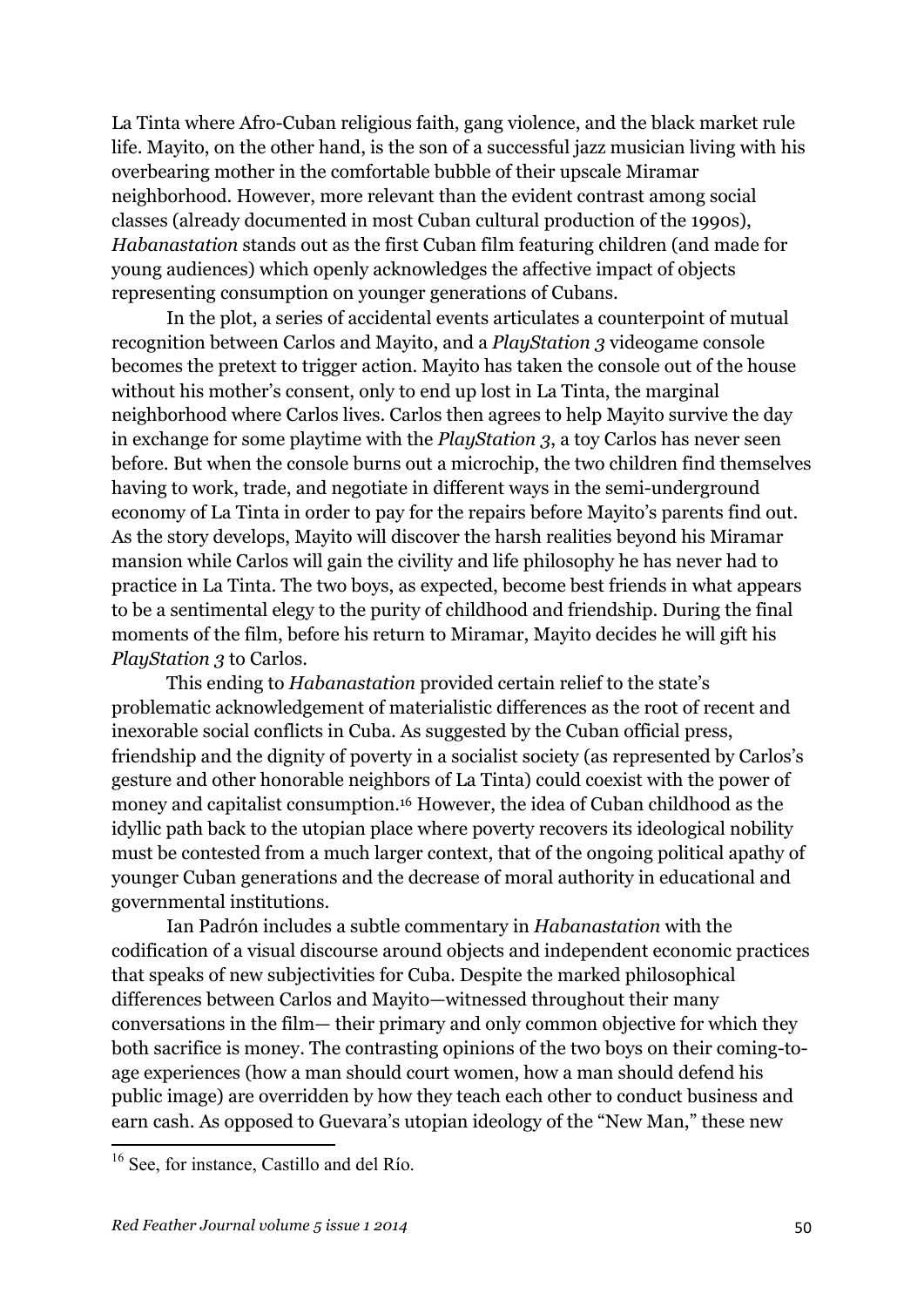subjectivities embodied by Carlos and Mayito and appearing in *Habanastation* are modeled by children who desire, embrace, and disseminate their interaction with material culture as defined by capitalistic standards. This depiction of Cuban children could be read alongside the common experience of youth in other Latin American countries with globalization and consumption, but Carlos and Mayito live in the capital city of socialist Cuba, which, regardless of the U.S embargo—actually, never mentioned in the film—or the May Day parade and other socialist propaganda appearing in the background of several scenes, also functions as a capitalist city penetrated by foreign media where material goods dictate the social order. This is how *Habanastation* dismantles the former delineation between "evil" capitalist and "good" socialist economic practices promoted by the Cuban state and exposes the hypocrisy of the messages sent to youth by the subjective changes of the Cuban socioeconomic model.

*Habanastation*, therefore, could not work as a metaphor for the reconciliation of Cuban social classes potentially arbitrated by the state through its cultural indoctrination. Instead, the film offers a new perception of the Cuban socioeconomic experience. It steers away from the exceptionality of the Cuban case framed around the reiteration of the U.S embargo, disillusionment, and nostalgia for the lost of revolutionary utopia, where children bore the symbolism of the past and were associated with the destabilization of family, tradition, and the cultural belongings of the nation.17 *Habanastation*, instead, points toward Post-Soviet's Cuba paradoxical experimentation with capitalist economic practices—that is, the economic reforms led since 2006 by Raúl Castro's administration— by a government that still asserts its socialist standards.

Ian Padrón's vision in *Habanastation*, on the other hand, resonates with that of visual artist and scholar Ernesto Oroza, who coined the term "technological disobediences" to refer to the ironic way in which the inventiveness that the Cuban state initially promoted (with ideologies such as that of the "New Man"), evolved during the 1990s into transgressive strategies to navigate precisely through the incompetence of the state. Inventions and makeshift solutions during the turn of the 20th century in Cuba, as Oroza explains, displayed a degree of subversion which disobeyed not only the traditional life cycle and use of an object but also the overarching restrictions of the state.18 For Ian Padrón in *Habanastation*, that degree of subversion and irony emerges from his contrasting focus on objects coming into Cuba from consumer societies and makeshift solutions looking to substitute scarcities. *Habanastation* frames its critical argument through the focalization of the camera on Carlos and Mayito, showing their reactions to objects which allow the

 $17$  See Chanan, (489-495)

<sup>&</sup>lt;sup>18</sup> For example, a homemade antenna built from imported beer aluminum cans could pick up the signal from an anti-Castro radio or TV station from Miami, or a repaired industrial printer stolen from a factory could falsify the official seals of cigar brands to be sold in the black market.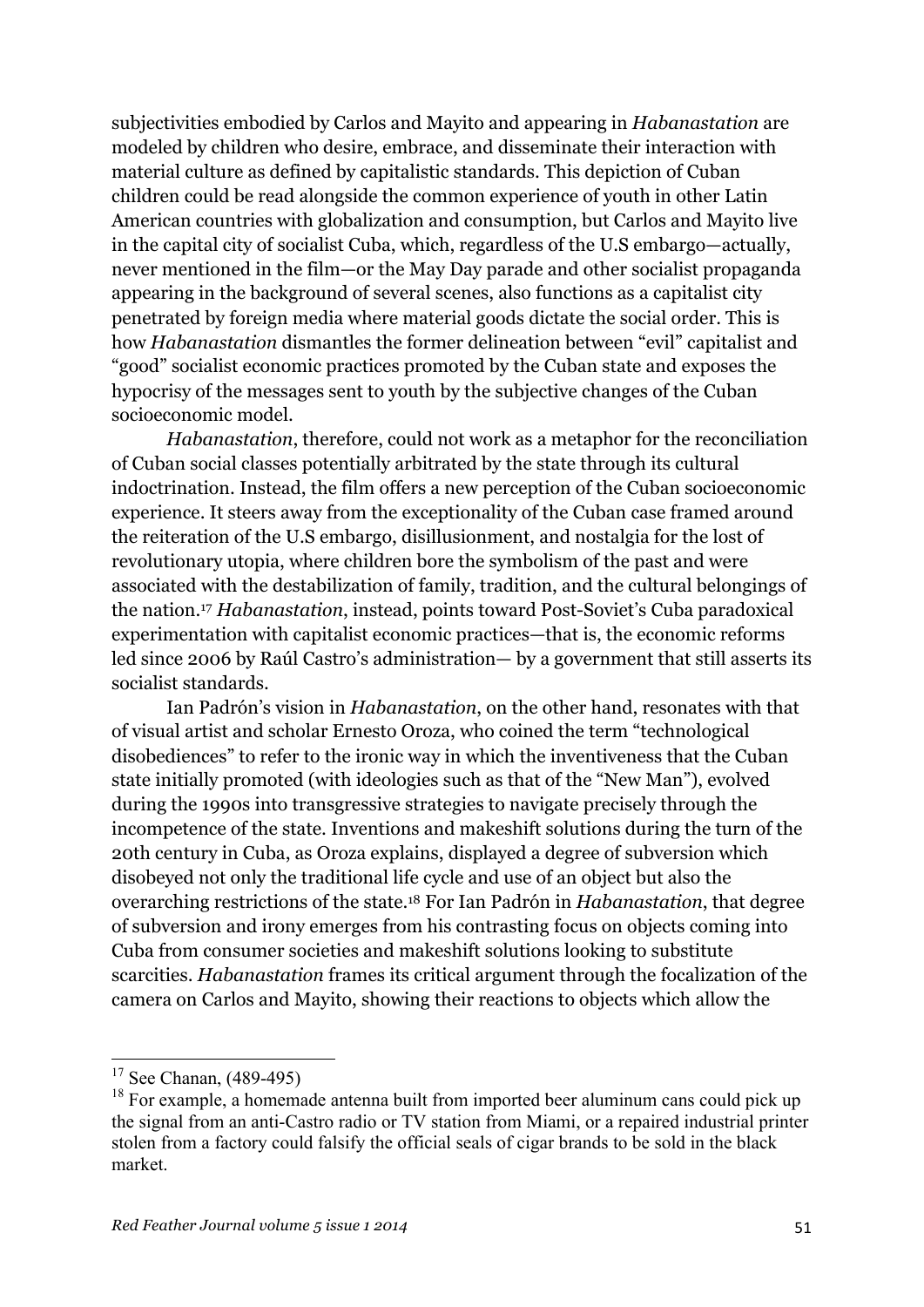viewer to delve into the children's subjectivity and the affective meanings of the material culture surrounding them.

In the pivotal scene in *Habanastation*, the protagonists Carlos and Mayito meet Jesús, La Tinta's famous home appliance repairman. Allegorically, the scene represents the moment when children of present-day Cuba are faced with the fortysomething aged "New Man," and what follows will deconstruct the discourses around inventiveness and sacrifice of previous decades (i.e. Elpidio Valdés). Instants before the children arrive at Jesús's repair shack, the viewer witnesses the most obvious representation of "technological disobedience" in the film as the repairman hammers into a *Caribe* TV set—an object symbolically related to the old modes of production of the state and the commercial collaboration between Cuba and the former USSR. Arriving with their broken *PlayStation 3* console, Carlos and Mayito receive the subjective gaze of Jesús who admits "never hav[ing] seen such a thing, except in movies." The reason for the *PlayStation 3* being defective is no other than the "technological disobedience" shown by Carlos when, regardless of Mayito's concern, Carlos insists on plugging it into an overloaded electricity outlet. The scene with Jesús, nevertheless, solidifies the unity of the two children, as the repairman insists on giving the children a "receipt" a piece of dirty, corroded cardboard where, for the first time in the film, Carlos and Mayito see their names written together as "joint owners" of the *PlayStation 3*.

Later, Jesús's technical verdict will indicate that the integrity of *PlayStations*  cannot be violated with improvised parts, and the identical microchip needs to be bought. The pedagogical tone of this sequence is further stressed by the impossibility of playtime, demonstrated by the facial expressions of annoyance in Carlos and preoccupation in Mayito, and serves to explain to the boys (and the audience in the theater) how Cuban society has dislocated most of its social and commercial practices based on improvisation. In fact, their encounter with Jesús can be read as the lacking component of a holistic education, an opposing element to the school both Carlos and Mayito attend in which the "¡Seremos como el Ché!" (We will be like Ché!) slogan is still asserted. The small piece of cardboard given to the children stands for the resurgence of private property even in Cuba's most secluded corners of La Tinta, where commercial and technical parameters of the capitalist world begin to replace the old Cuban ways of hammering into a TV set. As the ultimate object of modernity (able to reproduce a reality itself), the *PlayStation 3* console is the *neplus-ultra* toy symbolic of how consumer societies have conceived and materialized children's imaginations. Returning this particular device to its normal functionality, even when Carlos and Mayito are unaware of these meanings, represents the bridge back from "technological disobedience" into the civility observed by capitalist societies, at least in terms of material culture. The children, in fact, agree to a formal contract with Jesús, who offers to pay for the microchip and return the console to its functional form, provided that Carlos and Mayito will bring the money later.

The entrepreneurship in which Carlos and Mayito are involved from this scene on—collecting empty beer bottles and soda aluminum cans, cleaning neighbors' yards, pumping air into bicycle tires, selling white pigeons to a *Santería*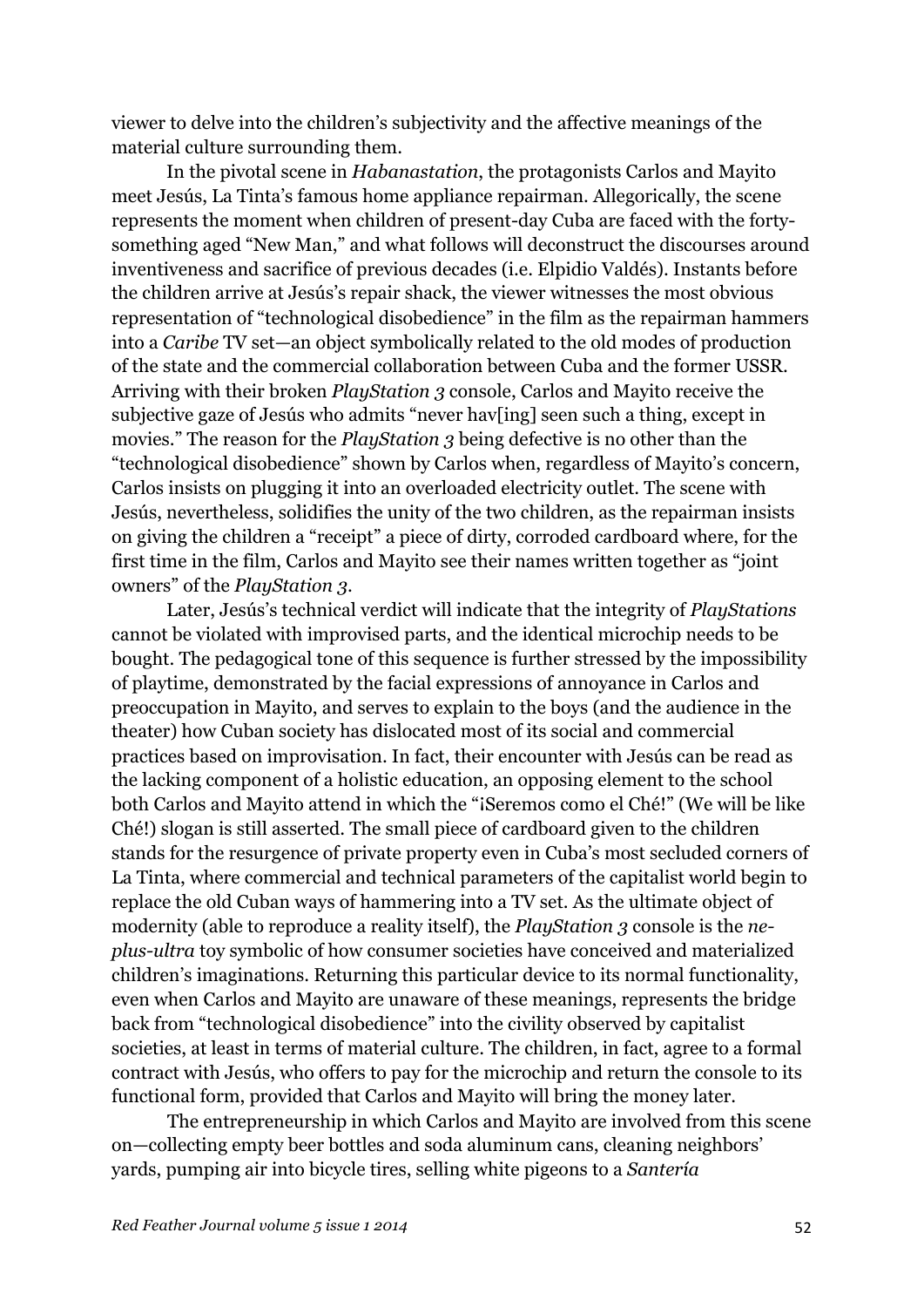practitioner— are representative of the new order the children have understood. As they exchange negotiation techniques, their friendship is solidified through the value of compensated labor. Most importantly, the visual discourse in *Habanastation*  contributes to establish what Laura Podalsky has described as "affective alliances" with the spectator. The focus of the camera on body language and facial expressions, as Podalsky suggests, becomes essential to make the viewer aware of the emergence of new subjectivities and "instantiate new communitarian sensibilities" through the narrative of a film (8).19As they delightedly receive payment for their labor, Carlos and Mayito embody behavioral models that separate the children from the outdated ideological conception of the "New Man" archetype.

Several understated references to *Elpidio Valdés* are made as a way to convey how *Habanastation*'s narrative line is subtly superimposed on the myth of Elpidio. For instance, Carlos's choice to donate his hard-earned money to the *PlayStation 3* repair fund conflicts with his childhood dream, which is to own a coronel (a large kite). "It takes about 300 bottles to buy a coronel," explains the boy, inferring a connection of the name of the large kite with "Coronel," precisely the military rank of the Colonel of "Coronel Elpidio Valdés." In fact, the argument can be made that Carlos's comment in the script could be ironic, criticizing Elpidio also as a commercial product sold to foreign producers. Mayito's emancipation from his overbearing mother, on the other hand, is also supported by a reference to *Elpidio Valdés*. This time the subtlety is provided by the background music, which plays the reworking of *Elpidio Valdés*'s theme song originally written by Daniel Longre, precisely during a sequence when Mayito finally breaks his mother's rule against playing in the rain and hysterically joins a soccer game with Carlos's gang.20

*Habanastation* also stages a separation of children from adult supervision which suggests that the Cuban case could be read alongside the common experience of childhood in capitalistic countries. According to Jyostna Kapur, capitalist societies have increasingly represented children in film and literature as self-sufficient heroes of the postmodern era. As the author argues, these tropes where children are invited to enter the market as consumers with choices and are portrayed in the economic roles of adults, can be attained to the disintegration of the family premised upon the dominance of new technology and capitalist expansion(7). *Habanastation*, however, is not trying to intervene in the commodification of childhood from a particularly Cuban perspective, but rather it is exposing the failure of the state as the regulator of consumer culture. Because of the ways in which for decades the state mediated the interaction of the Cuban family with consumer culture, the separation of children from the adult world and their access to new technology in this film suggests a new generational order for Cuban society embedded with a clear political message.

<sup>&</sup>lt;sup>19</sup> See Podalsky.

<sup>&</sup>lt;sup>20</sup> Remarkably, this version of the track can only be heard in the film, and was not included in the original *Habanastation* CD soundtrack produced by ICAIC and Cuba's *Empresa de grabaciones y ediciones musicales* (EGREM).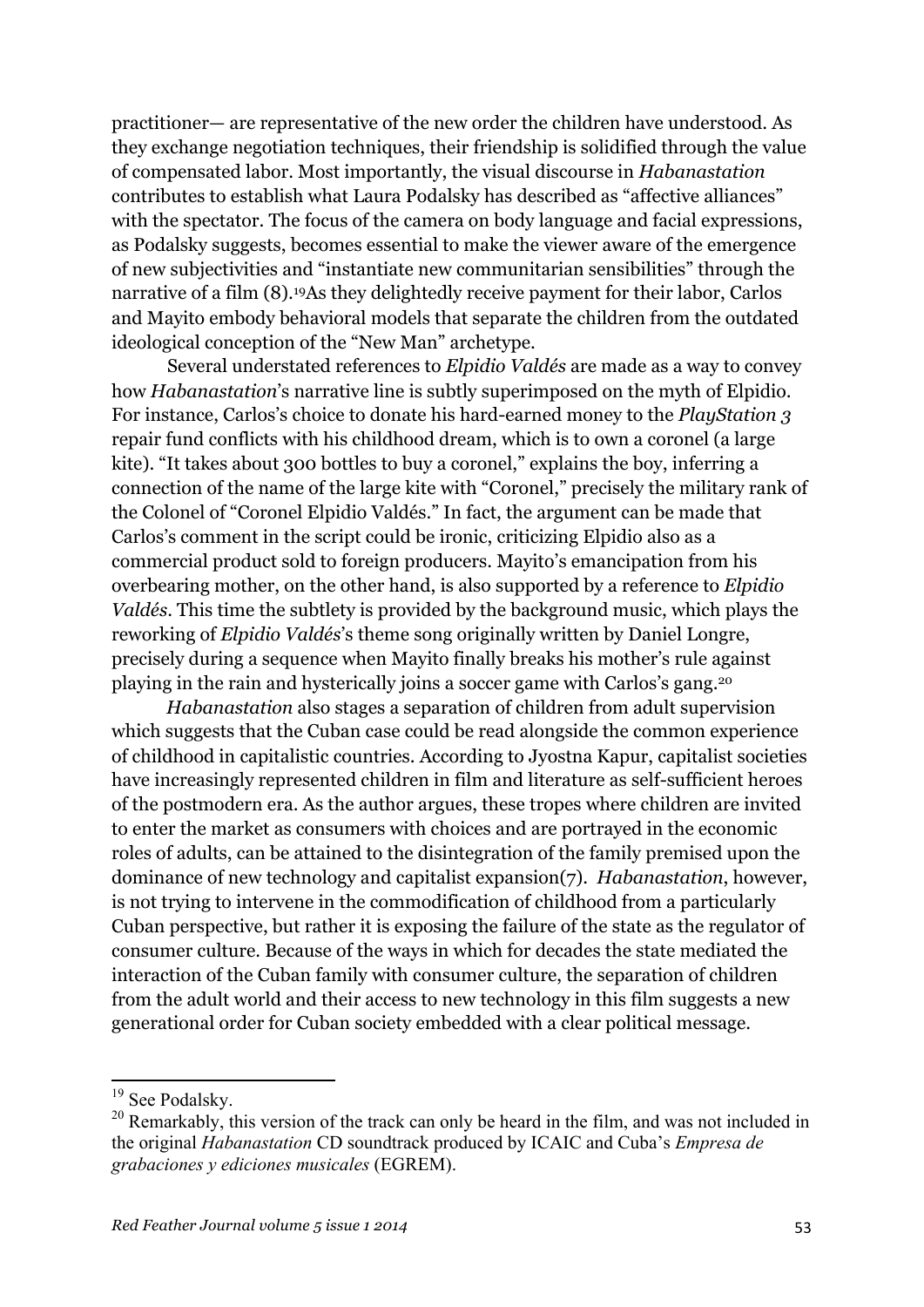Faced with an economic "adult" problem themselves, Carlos and Mayito are forced to reflect on a number of philosophical questions which will inform their processes of individualization and decision-making. During one of the main scenes of the film, the two boys engage in what can be read as a discussion of the future of Cuba. They face each other, sitting by the banks of the heavily polluted river that runs through La Tinta (the metonymic space representing Cuba where all the action in *Habanastation* has taken place). Carlos explains to Mayito that "La Tinta" (translated as "the ink" in Spanish) takes its name from the "dirty river that runs through it," an allusion to the corruption Cuba endures. Fittingly, this is also the moment when Carlos "comes clean" with Mayito, as he reveals that his father is not a mason working as a volunteer in a different province but, in fact, is in prison for killing a man in a street knife fight. Carlos—the hot-headed "little macho" boy who, throughout the film, has been in charge of Mayito's "urban" education—admits to his counterpart that his father "would have been better avoiding the fight and being called a coward" instead of yielding to social pressure in La Tinta to behave like "a man." This recognition of individual choice not only shows Carlos's decision to not follow in his father's footsteps but also speaks openly against the predominantly male and heteronormative identity model associated with the "New Man" and the discourses of the revolution around manhood.21

Yet, we also learn that Mayito's father, in fact, has grown up in La Tinta, and his success in jazz raised his economic standing to the upper, privileged Cuban minority which also has caused him to travel and be apart from his son most of the time. Again, *Habanastation* emphasizes the difference between the tolerance—and even the national pride—professed towards artists, athletes and other upper-class Cubans emerging from lower strata, and the bitter rumors about the military aristocracy of the island transformed into businessmen by Raul Castro's administration. In Mayito's recognitions of his father's success and commitment to hard work, the film also stresses the binaries between corruption and a very different form of sacrifice which emerges directly from capitalistic models and not from the commitment to the communal project of socialism—or what is left of it. Mayito will not renounce to his advantageous socioeconomic status—as would need to occur in a truly utopian film— as he returns to his Miramar mansion at the end of the film. Rather, his revelation about his father helps the boy understand his new friendship with Carlos also codified through the monetary value of consumer goods and to realize, as his father proclaims, that "to want to be economically successful is not a crime."

Mayito's final gesture of giving the *PlayStation 3* to Carlos makes the film take an unexpected, yet valid, ideological shift in which *Habanastation* goes from an ambiguous, almost sarcastic denunciation of the existence of class conflict and disparities to the normalization of these conflicts in Cuba. In its perfect rationality, however, *Habanastation*'s mission is not to reproduce present-day Cuba as a construction for the spectator but rather to denounce this construction. When Cuba

 <sup>21</sup> See Edwards.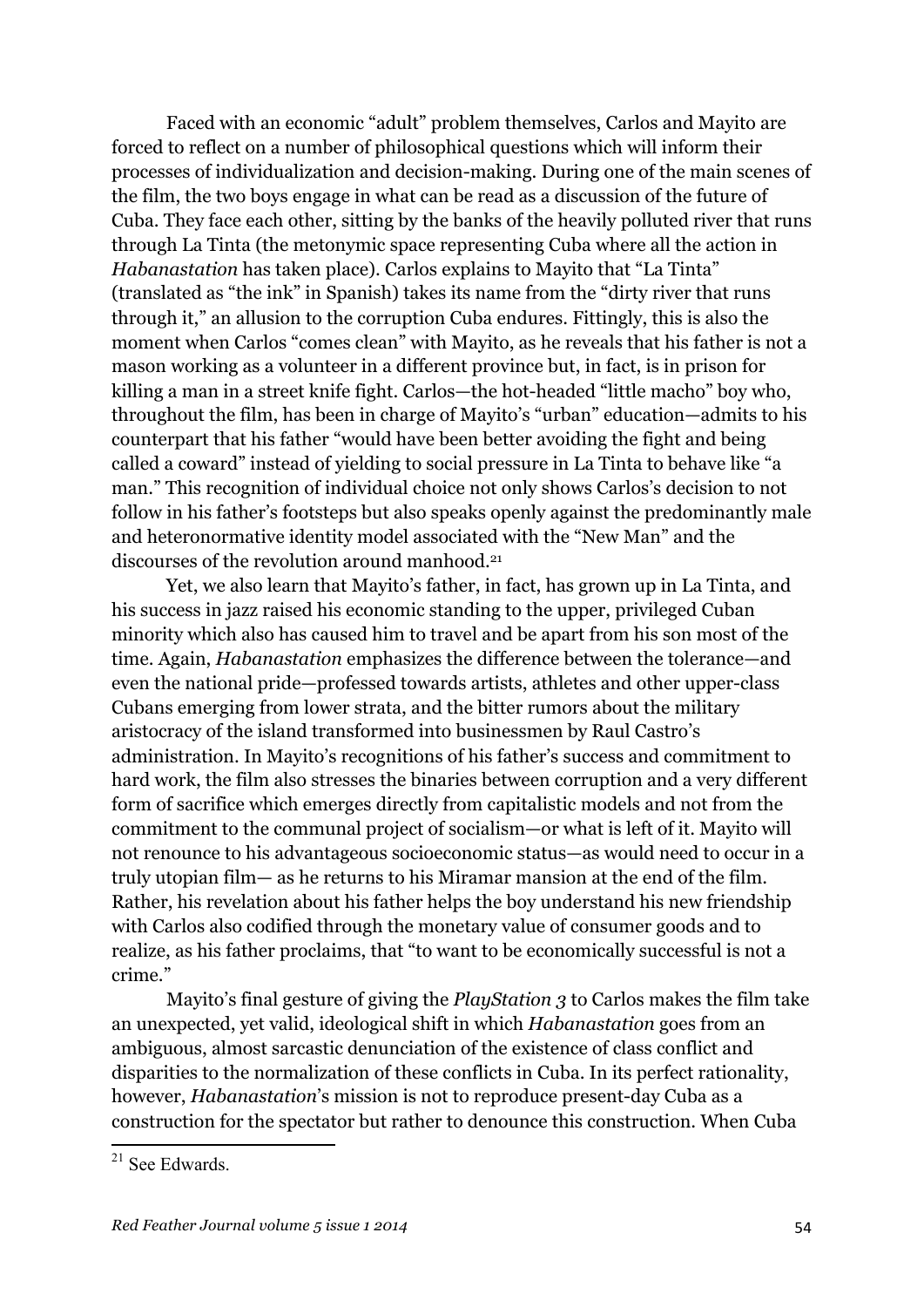is represented by the contrasts between kites and *PlayStation 3s*, the underlying tone of those contrasts is no other than the historic predilection of Cubans for consumer goods during the pre-revolutionary era and the incompetence and hypocrisy of the state during the revolutionary era. *Habanastation*, thus, is the resurfacing of commercial practices in which Cubans have been involved at a semi-clandestine level but which children now openly discuss. The focus on children proposes an alternative model of Cuban childhood that manifests its resistance to the decayed indoctrinating identity models through the exposition of the very discursive structures they dominated, childhood and consumer culture, which had been understood in Cuban cinema as mutually exclusive. A radical ideological reworking of the notion of the "New Man" is offered by Ian Padrón in *Habanastation,* in which consumer culture has reached Cuban children through an interchange that, as in most Latin American countries, has not been mediated directly by the state. *Habanastation* formulates its own notion about the possibilities of Cuba re-emerging from the hegemonic power of the state as the gatekeeper against consumerism, and a *PlayStation 3* now stands in place of the old kite, or the wooden replica of Elpidio's machete.

## **Works Cited**

| Armas, Paquita. "Habanastation: Una película para emocionarse." Cubadebate. Web.   |
|------------------------------------------------------------------------------------|
| 30 July, 2013.                                                                     |
| Arús, María Cabrera. "Cuban Material Culture: Modernity, Utopia, Socialism." Cuba  |
| <i>Material.</i> Web. 5 March 2013                                                 |
| Castillo, Luciano. "Una suite en tiempo de conga" La Jiribilla, año X,             |
| No. 534. Web. 16 July. 2014                                                        |
| Chanan, Michael. Cuban Cinema. University of Minnesota Press.                      |
| Minneapolis: 2004. Print.                                                          |
| Del Río, Joel. "Habanastation: El placer del hallazgo o un camino para             |
| reencontrarnos" La Jiribilla, año X, No. 534. Web. 16 July 2014                    |
| Edwards, Matthew. "A la sombra del macho: Pedro Juan Gutiérrez y el desencuentro   |
| con la masculinidad en El Rey de la Habana". Chasqui: revista de literatura        |
| latinoamericana. Vol. 36, No.2. November, 2007 (3-19). Print.                      |
| Guevara, Ernesto "El socialismo y el hombre en Cuba." Revolución, letras, arte. La |
| Habana: Letras Cubanas, 1980. 34-38. Print.                                        |
| Habanastation. Dir. Ian Padrón. ICAIC, 2010.                                       |
| Hernández-Reguant, Ariana. (Ed.) Cuba in the Special Period. Culture and ideology  |
| <i>in the 1990s.</i> New York: Macmillan Palgrave, 2009. Print                     |
| Kapur, Jyotsna. Coining for Capital: Movies, Marketing, and the Transformation of  |
| Childhood. New Brunswick, NJ: Rutgers UP, 2005. Print                              |
| Mogno, Dario. "Parallel lives: A History of Comics and animated Cartoons in Cuba". |
|                                                                                    |